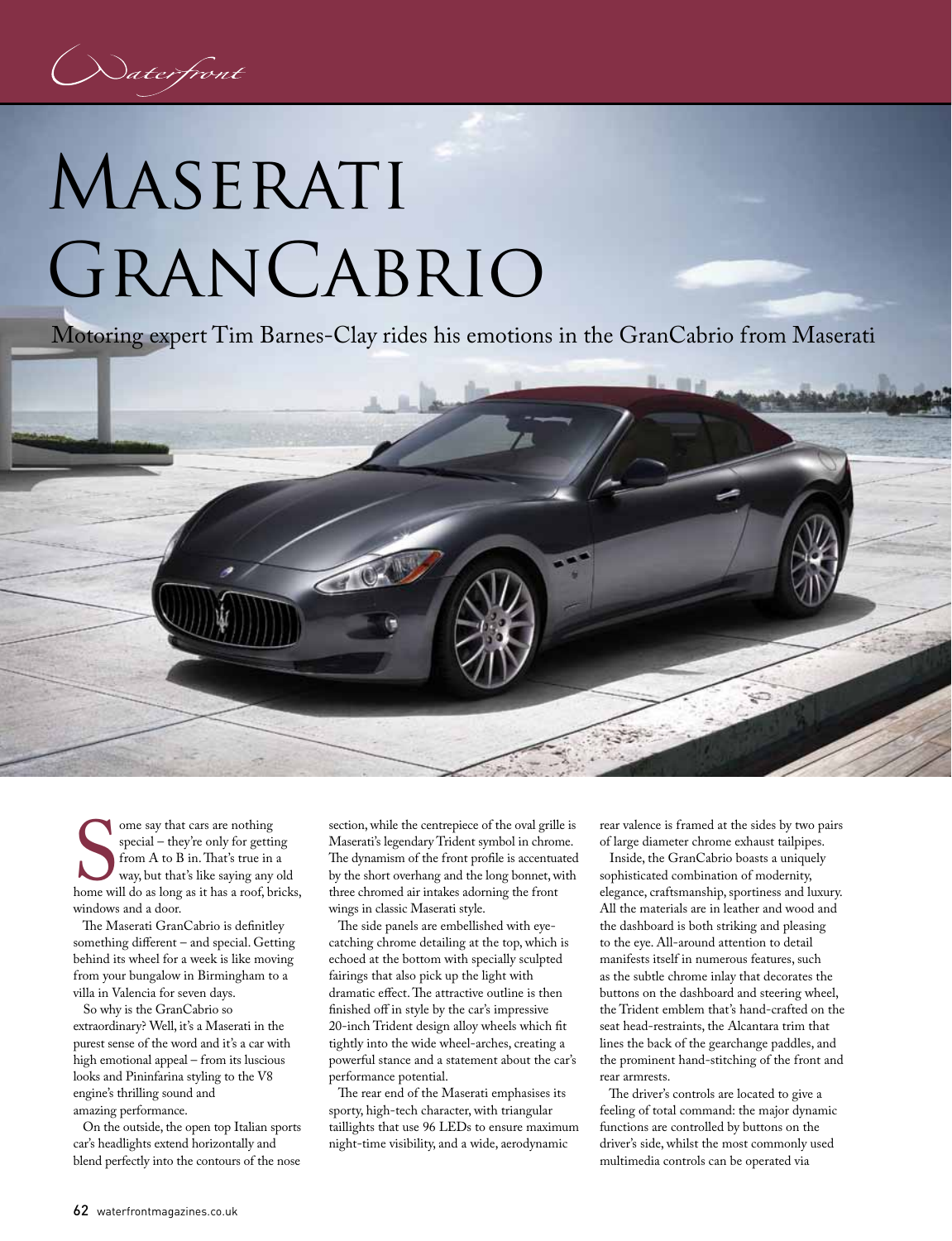## Motoring



those on the steering wheel. The functions are then displayed on the seven-inch screen of the Maserati Multi Media System, which is mounted in the centre of the dashboard.

 One of the best things about the GranCabrio is that it is a four-seater, which allows you and three others (admittedly, the two passengers in the back have to be pretty small) to enjoy the experience of driving with the top down. The roof can be opened in just 28 seconds and it puts on show all of the Maserati's flowing, handcrafted, interior beauty. Of course, the UK

is never without rain for long, so if a sudden downpour occurs while driving, there is no need to stop. At speeds of 18 mph or below, you simply hold a button down for a few seconds and the roof then closes, protecting everyone from the rain and wind.

 Of course, the Maserati sounds as good as you might expect. Better, in fact. That's because, controlled by pneumatic valves, the GranCabrio's exhaust system has two distinct characters – discreet and inspiring. In 'Normal' mode the valves are closed to ensure a low,







discreet sound level. However, pressing the 'Sport' button not only changes the car's performance and handling dynamics but also opens the exhaust valves, thus enabling the engine to deliver maximum power with a smile-inducing growl. The exhaust valve bypass is controlled by a governor so that it only opens above 3,000 revs in 'Sport' mode for an unforgettable driving experience.

 At the heart of all this throbs the most powerful of the Italian car-maker's engines – the glorious 4.7 litre V8, delivering 434 bhp. For truly responsive drivability, 82 percent of maximum torque is available from as low as 2,500 rpm, ensuring exceptional pick-up even in higher gears, so that overtaking is safer and driving in general is more enjoyable and sporty. The car can accelerate to 62 mph in just 5.3 seconds and reach a top speed of 175 mph, where permitted.

 Matching a six-speed automatic gearbox to its lump of an engine, Maserati has created a combination which will impress the most demanding drivers with its acceleration, whilst still delivering smooth and fluid gearchanges – for the comfort of all onboard. But what makes the Maserati GranCabrio such fun to drive, highly responsive and particularly safe, is its well balanced weight distribution. With the top up, 49 percent of the car's weight is carried by the front wheels and 51 percent by the rear wheels. When the roof is lowered, the weight shifts just a little to the rear and the respective figures are 48 percent and 52 percent.

Like its GranTurismo sister, the GranCabrio's